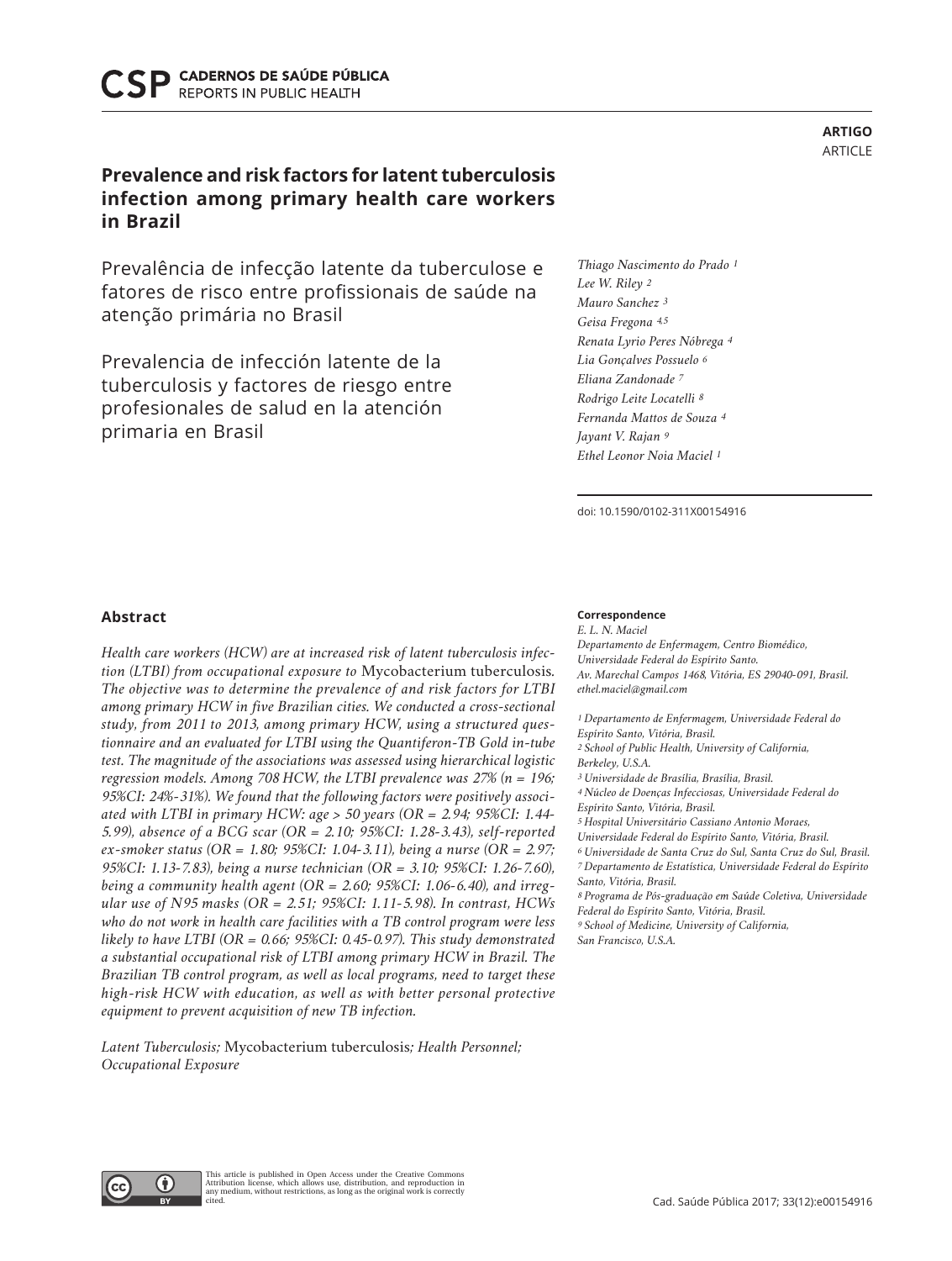#### **Background**

Several studies have shown that health care workers (HCW) are at increased risk of latent tuberculosis infection (LTBI) from occupational exposure to *Mycobacterium tuberculosis* 1,2,3,4,5. This observation has also been made in Brazil, where the prevalence of LTBI among HCW is higher than in the general population 6,7,8,9,10,11,12. LTBI risk can be significantly reduced with the implementation of effective tuberculosis (TB) infection control measures 6,7,8,9,10,11,12,13. According to World Health Organization (WHO) and Brazilian guidelines, HCW should be screened for TB infection, and preventive anti-TB chemotherapy should be provided only in case of conversion 13,14,15. Routine surveillance for LTBI among HCW and other occupational infection control measures are not a reality in the country yet because of the programs' focus on case detection and treatment of TB 16.

For many years, the tuberculin skin test (TST) was the only diagnostic test for LTBI. More recently, T-cell based interferon-γ release assays (IGRA) became available. The U.S. Food and Drug Administration (FDA) have approved two commercial brands of IGRAs for use: the QuantiFERON-TB Gold in-tube (QFT-GIT) assay (Cellestis, QIAGEN Co., Ltd., Carnegie, Australia) and the T-SPOT.TB assay (Oxford Immunotec, Abingdon, U.K.). IGRA has several advantages over TST, including: requiring only one visit (one sample to be sent for processing), lower cross-reactivity with non-tuberculosis mycobacteria, not being affected by Bacillus Calmette-Guérin (BCG) vaccination and lack of subjectivity in measuring results and reduction in costs due to follow-up and treatment of false positives 17,18.

On the other hand, the use of IGRA for serial testing is complicated by the lack of clear data on optimal cut-offs for such procedure and unclear interpretation and prognosis of conversions and reversions, reproducibility or time interval to conversion of IGRA after exposure to TB 19,20. Therefore, a borderline zone may be helpful to distinguish true conversion and reversion from variations caused by chance, i.e., inherent within subject and/or test variability. Schablon et. al. 21 found a QFT conversion rate of 2.8% and a reversion rate of 37.3% among HCWs repeatedly tested using the dichotomous definition of a positive test result. On application of a borderline zone from 0.2 to 0.7IU/mL, conversions decreased to 1.1% and reversions decreased to 18.8%, which seems to be more realistic than the results of the dichotomous approach 21.

In Brazil, LTBI diagnosis is still based on medical history, TST result, chest X-ray and physical examination 14. A recent study, however, found that the LTBI prevalence estimated by TST was higher than that estimated by QFT-GIT. This discrepancy was thought in part to be due to prior BCG vaccination, suggesting that the QFT-GIT may provide a more accurate estimate of LTBI prevalence in countries with high coverage of BCG vaccination. Besides BCG vaccination, exposure to environmental mycobacteria in places such as Brazil may also play a role in explaining these findings 22,23.

In 2004, after the Brazilian Tuberculosis Control Program redirected TB control efforts from the inpatient setting to primary health care facilities, strengthening decentralization of care 14, a discussion about the safety and risk of TB in HCW who work at primary health care facilities ensued. While few studies have examined LTBI associated factors among community health workers (CHW) in Brazil, there were none with large sample sizes 24,25. No studies in Brazil have evaluated the risk of LTBI among all classes of HCW at primary health care facilities. Here we provide a comprehensive assessment of LTBI risk among all classes of HCW from a multi-center study using the QFT-GIT to estimate the prevalence of LTBI and to identify associated factors among primary HCW in five Brazilian cities.

#### **Methods**

We conducted a cross-sectional study between 2011 and 2013 in five Brazilian cities: Cuiabá, Mato Grosso State (TB incidence of 78.21/100,000); Manaus, Amazonas State (TB incidence of 72.03/100,000); Salvador, Bahia State (TB incidence of 61.14/100,000); Porto Alegre, Rio Grande do Sul State (TB incidence of 105.00/100,000); and Vitória, Espírito Santo State (TB incidence of 42.10/100,000) (Brazilian Ministry of Health. http://tabnet.datasus.gov.br/cgi/tabcgi.exe?idb2010/ d0202.def, accessed on Jan/2016).

HCWs were informed about the study at their workplace and were enrolled if they agreed to participate and provided informed consent. Study's exclusion criteria included: (1) known HIV-positive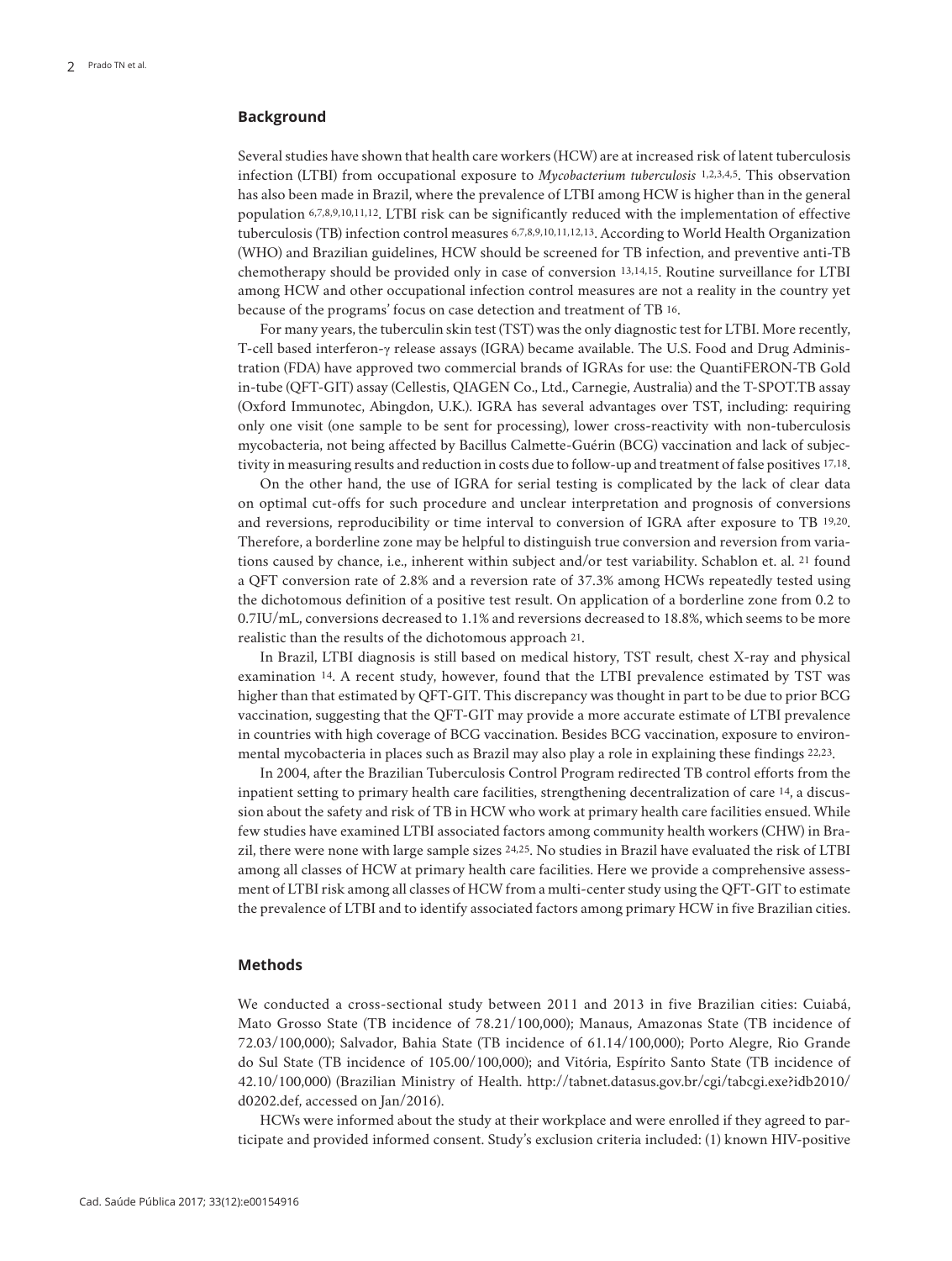status, (2) rapid test positive for HIV, (3) prior TB, or (4) pregnancy. Trained nurses carried out interviews using a standardized questionnaire with variables distributed in three groups: demographic [gender, age group (18-29, 30-39, 40-49 and ≥ 50 years) and city]; clinical and behavioral [presence of a BCG scar, household TB contact, smoking status, comorbidities (diabetes and hypertension)]; and occupational and biosafety [professional category (CHW, nurse technician, nurses and physicians), working in a higher TB burden city, working in health care facilities with a TB control program in place, working only at a primary health care unit, years served in a primary health care unit (< 10 and ≥ 10), involvement in TB patient care, involvement in TB training, DOTS (directly observed treatment, short course), type health care facilities and use of N95 mask during work (Figure 1). BCG vaccination status was assessed by visual inspection for a BCG scar by a trained nurse. These variables were included according to the theoretical model presented in Figure 1, which includes potential explanatory and confounding variables, both distal and intermediate, which were evaluated in the multivariate model.

#### **Figure 1**

Hierarchical theoretical model of possible relationships between demographic, behavioral, clinical and occupational variables and latent tuberculosis infection (LTBI) in primary health care workers (HCW).



DOTS: directly observed treatment, short course.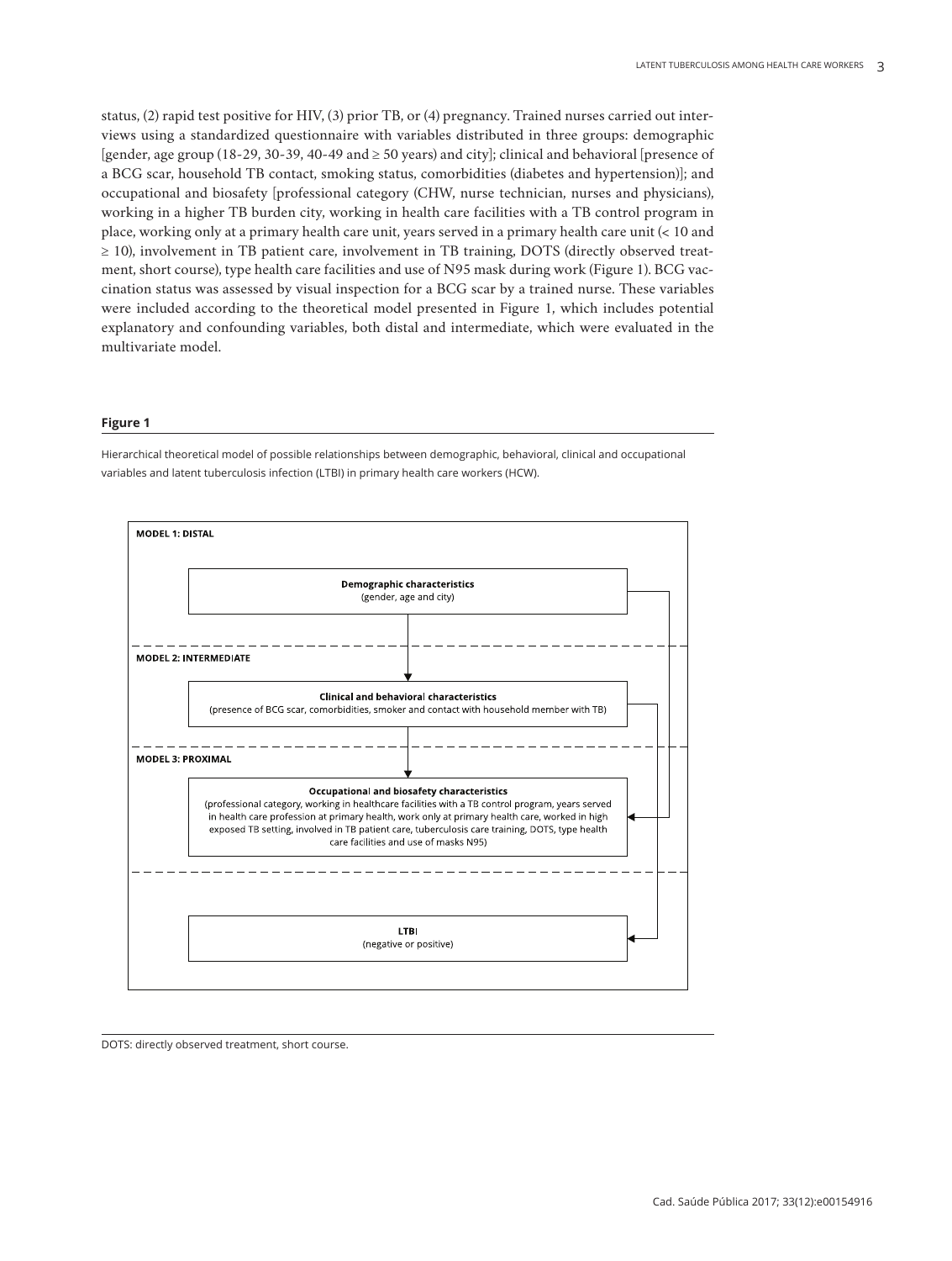After the standardized questionnaire was completed, 3mL of blood were collected for the QFT-GIT (1mL in each tube). The test was performed according to the manufacturer's instructions. The samples were transported to a reference laboratory in each capital city (Municipal Laboratory of Cuiabá; Municipal Laboratory of Salvador; Center of Immunology and Infectious Diseases of the Federal University of Espírito Santo, Vitória; Laboratory of Microbiology of the Tropical Medicine Foundation Dr. Heitor Vieira Dourado, Manaus; and the Municipal Laboratory, Porto Alegre) within 4-6 hours of collection and incubated for 16-24 hours at 37ºC. The samples were centrifuged at 3000x RCF (relative centrifugal force) for 15 minutes, and the collected plasma was stored at -70ºC until the interferon-γ (IFN-γ) assay was performed. Plasma samples collected in Cuiabá, Manaus, Porto Alegre and Salvador were transported inside a cooler with ice packs to the Center of Immunology and Infectious Diseases of the Federal University of Espírito Santo in less than 6 hours, and stored at -70ºC. The optical density (OD) of each test was read with a 450nm filter and a 620nm reference filter, with an ELISA plate reader.

Results were interpreted according to the manufacturer's instructions. The cut-off value for a positive test was 0.35IU/mL of IFN-γ in the plasma after stimulation, regardless of the result of the mitogen control. The result of the test was considered indeterminate if an antigen-stimulated sample tested negative and if the value of the positive control was less than 0.5IU/mL after subtraction of the value of the negative control. The rapid HIV test was performed on the same blood sample (Rapid Check HIV 1 & 2/NDI-UFES, Vitória, Brazil).

Pearson's chi-square test was used to compare proportions of baseline covariates between LTBI positive and LTBI negative study participants. Covariates associated with the LTBI in bivariate analyses ( $p \le 0.20$ ) were selected to be included in the logistic regression. For the multivariable logistic regression analysis, three models were performed, in which the variables were inserted in blocks, according to the methodology proposed by authors of similar studies 26. Model 1 was composed only of the demographic variables; model 2, of demographic, clinical and behavioral variables, and model 3 was composed of demographic, clinical, behavioral, occupational and biosafety variables. Final multivariable logistic regression models include all predictors with p-values < 0.05. All statistical significance tests were two sided. All data analyses wwere performed using Stata 13 (StataCorp LP, College Station, USA).

The Institutional Review Board of the Federal University of Espírito Santo (UFES) approved the study under registration number 007/10. Primary HCW who had a positive rapid HIV test were referred to a health-care provider. As the QFT result is not the standard of care for LTBI diagnosis in Brazil, participants who were QFT-GIT positive were evaluated for the need to receive LTBI treatment or to rule out active TB by a physician, by an evaluation that included chest X-ray, symptom screening and TST testing. According to the Brazilian guidelines, preventive anti-TB chemotherapy should be provided only in case of conversion of TST 14,15. In our study, no HCW was treated for latent TB infection because none had previous TST results to assess conversion. In addition, because of the physician's evaluations, no HCW was diagnosed and treated for active tuberculosis disease.

#### **Results**

We enrolled 718 HCW (Figure 2). Two (0.3%) participants were excluded because they refused to take a blood test, 7 (0.9%) because they had active TB or were under TB treatment, and 1 (0.1%) because of a positive-HIV test. Of the 708 primary HCW included in this study, 326 (46%) were CHW, 94 (13.3%) were nurses, 241 (34%) were nurse technicians and 47 (6.7%) were physicians. The median participant age was 41 years (range 20-70) and 633 (89.4%) were female. Prior BCG vaccination was common, with 620 (87.6%) participants having a BCG vaccine scar. The median time of work as a primary HCW was 9 years (range 1-39). LTBI prevalence in the study population was 27% (n = 196; 95%CI: 24%- 31%). We did not observe an indeterminate result of QFT-GIT test among the health professionals included in our study.

Table 1 shows the results of the bivariate analyses. Age  $\geq$  50 years (p < 0.0001), having a household member with TB ( $p = 0.014$ ), male gender ( $p = 0.048$ ), comorbidities (diabetes or high blood pressure,  $p = 0.042$ ), positive smoking status ( $p = 0.034$ ) and city ( $p = 0.002$ ) were all associated with LTBI in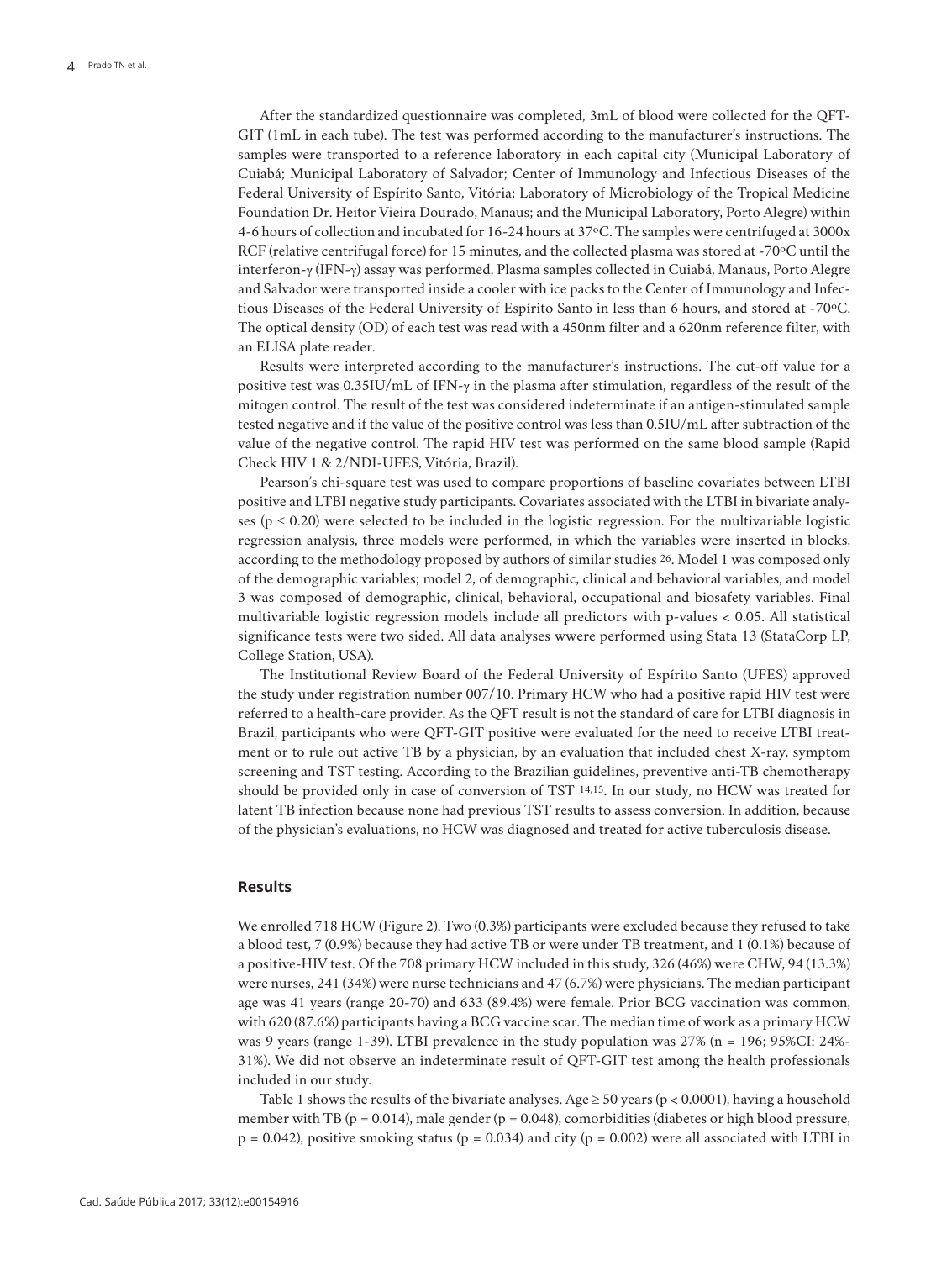#### **Figure 2**

Selection of study participants.



CHW: community health workers; LTBI: latent tuberculosis infection.

HCW. A BCG scar was present in 80% of HCW who tested positive for LTBI versus 90% among those who tested negative ( $p < 0.001$ ).

Table 2 shows the associations between occupational and biosafety characteristics and LTBI in primary HCW. The proportions of the different categories of HCW varied significantly between people who were LTBI positive and LTBI negative ( $p = 0.05$ ). QFT-GIT was positive in 71% of HCW working in health care facilities with a TB control program, compared with 29% among those not working in health care facilities with this program ( $p = 0.05$ ). Serving as a health care professional at a primary health care unit for  $\geq 10$  years was associated with positive QFT-GIT results (p = 0.05). The use of the N95 mask varied significantly among the HCWs that were LTBI positive when compared with those that were LTBI negative  $(p = 0.016)$ .

Table 3 shows the models with progressive adjustments for variables with a value of p less than 0.2 in the bivariate analyses. After adjusting for the variables of all domains, we found that HCWs aged > 50 years (OR = 2.94; 95%CI: 1.44-5.99) were more likely to have LTBI than people aged 18-29 years, HCWs without BCG scar (OR = 2.10; 95%CI: 1.28-3.43) were more likely to have LTBI than HCW who has BCG scar, HCWs who had self-reported ex-smoker status (OR = 1.80; 95%CI: 1.04-3.11) were more likely to have LTBI than HCW who had never smoked. Being a nurse (OR = 2.97; 95%CI: 1.13-7.83), being a nurse technician (OR = 3.10; 95%CI: 1.26-7.60), being a CHW (OR = 2.60; 95%CI: 1.06-6.40) increased the odds of LTBI compared with being a physician. In addition, HCWs who did not work in health care facilities with a TB control program were less likely to have LTBI (OR = 0.66; 95%CI: 0.45-0.97) than HCWs who worked in this type of service. HCWs who reported use of N95 masks irregularly (OR = 2.51; 95%CI: 1.11-5.98) were more likely to have LTBI than HCW who reported regular use of N95 masks.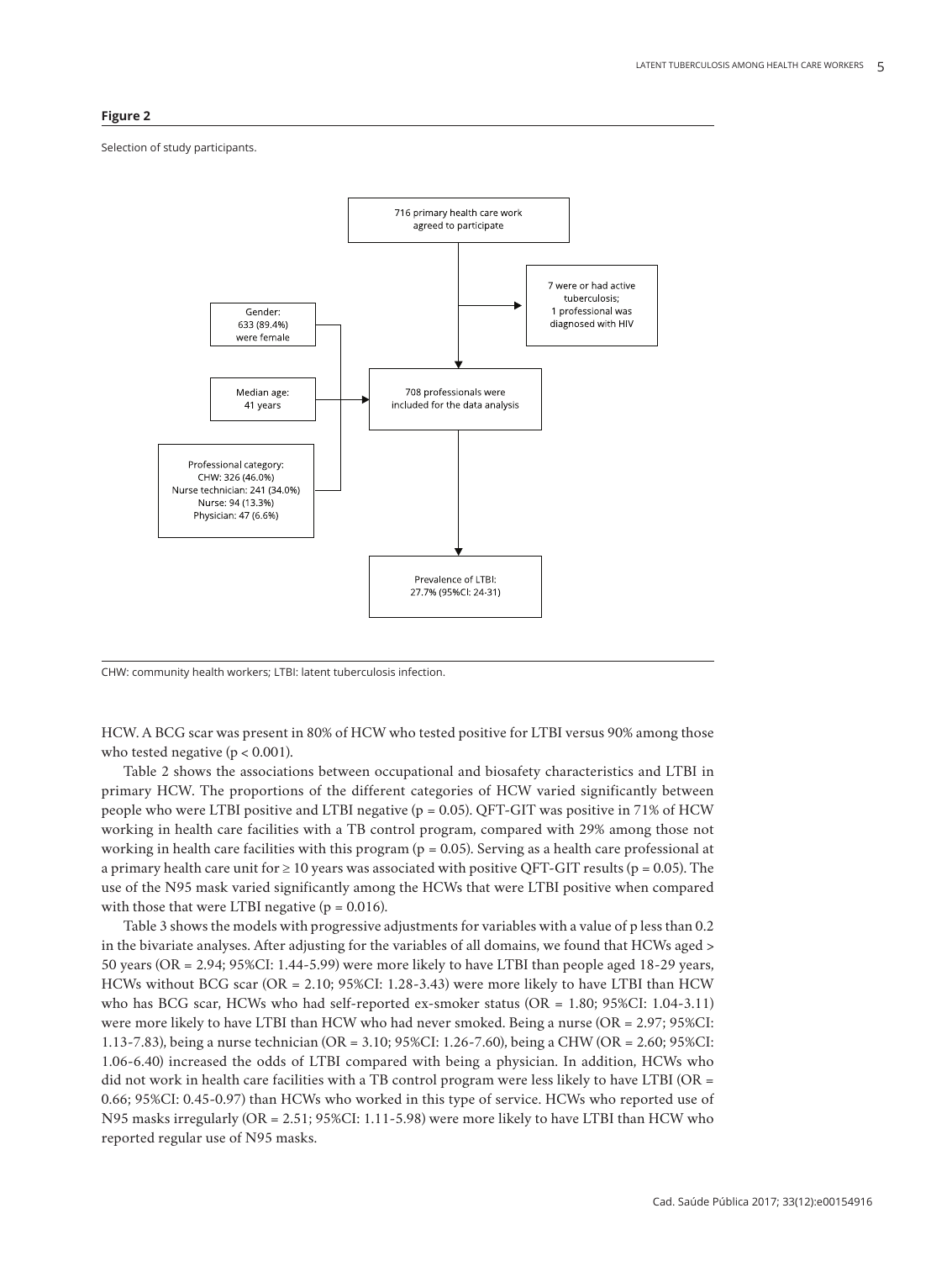#### **Table 1**

Demographic, clinical and behavioral characteristics associated with latent tuberculosis infection (LTBI) diagnosed by Quantiferon TB Gold in-tube test (QFT-GIT) among primary health care workers (HCW) by univariate analysis.

| <b>Variables</b>                        | LTBI-      | LTBI+      | p-value * |
|-----------------------------------------|------------|------------|-----------|
|                                         | n (%)      | n (%)      |           |
|                                         |            |            |           |
| Gender                                  |            |            |           |
| Male                                    | 47 (9.2)   | 28 (14.3)  | 0.048     |
| Female                                  | 465 (90.8) | 168 (85.7) |           |
| Age group (years)                       |            |            |           |
| 18-29                                   | 72 (14.0)  | 14(7.1)    | < 0.001   |
| 30-39                                   | 178 (34.8) | 59 (30.1)  |           |
| 40-49                                   | 168 (32.8) | 58 (29.6)  |           |
| $\geq 50$                               | 94 (18.4)  | 65 (33.2)  |           |
| Contact with a household member with TB |            |            |           |
| No                                      | 430 (84.0) | 149 (76.0) | 0.014     |
| Yes                                     | 82 (16.0)  | 47 (24.0)  |           |
| Presence of BCG scar                    |            |            |           |
| Yes                                     | 463 (90.4) | 157 (80.1) |           |
| <b>No</b>                               | 49 (9.6)   | 39 (19.9)  | < 0.001   |
| Comorbidities **                        |            |            |           |
| <b>No</b>                               | 398 (77.7) | 138 (70.4) | 0.042     |
| Yes                                     | 114 (22.3) | 58 (29.6)  |           |
| Smoker                                  |            |            |           |
| <b>No</b>                               | 389 (76.0) | 135 (68.9) | 0.034     |
| Ex-smoker                               | 41 (8.0)   | 28 (14.3)  |           |
| Yes                                     | 82 (16.0)  | 33 (16.8)  |           |
| City/State                              |            |            |           |
| Porto Alegre/Rio Grande do Sul          | 59 (11.5)  | 27 (13.8)  | 0.002     |
| Vitória/Espírito Santo                  | 169 (33.0) | 39 (19.9)  |           |
| Manaus/Amazonas                         | 91 (17.8)  | 40 (20.4)  |           |
| Cuiabá/Mato Grosso                      | 113(22.1)  | 40 (20.4)  |           |
| Salvador/Bahia                          | 80 (15.6)  | 50(25.5)   |           |

\* p < 0.20, Pearson chi-square test;

\*\* Diabetes mellitus and high blood pressure.

#### **Discussion**

Brazilian primary HCW are a group at high risk of occupational TB exposure, but no prior studies have systematically quantified the prevalence of LTBI nor examined risk factors for LTBI in this population. Using a multi-center, cross-sectional study design comprising five cities in Brazil, we showed here that the prevalence of LTBI among primary HCW in these cities was 27%. The following factors were positively associated with LTBI in primary HCW: age > 50 years, absence of a BCG scar, self-reported ex-smoker status, being a nurse, being a nurse technician, being a CHW, irregular use of N95 masks. In contrast, HCWs who do not working in health care facilities with a TB control program were less likely to have LTBI.

Our results are consistent with previous studies of LTBI prevalence in hospital-based HCW but expand on this prior work by evaluating LTBI prevalence and risk factors among all classes of primary HCW 1,2,3,4,6,7,8,9,10,11,12. Our work adds to existing knowledge by showing that the prevalence LTBI in this group is within the range, although closer to the lower limit of prevalence observed in hospitalbased HCWs published in other studies using IGRA (range from 24% to 71%) 27,28,29,30. Although we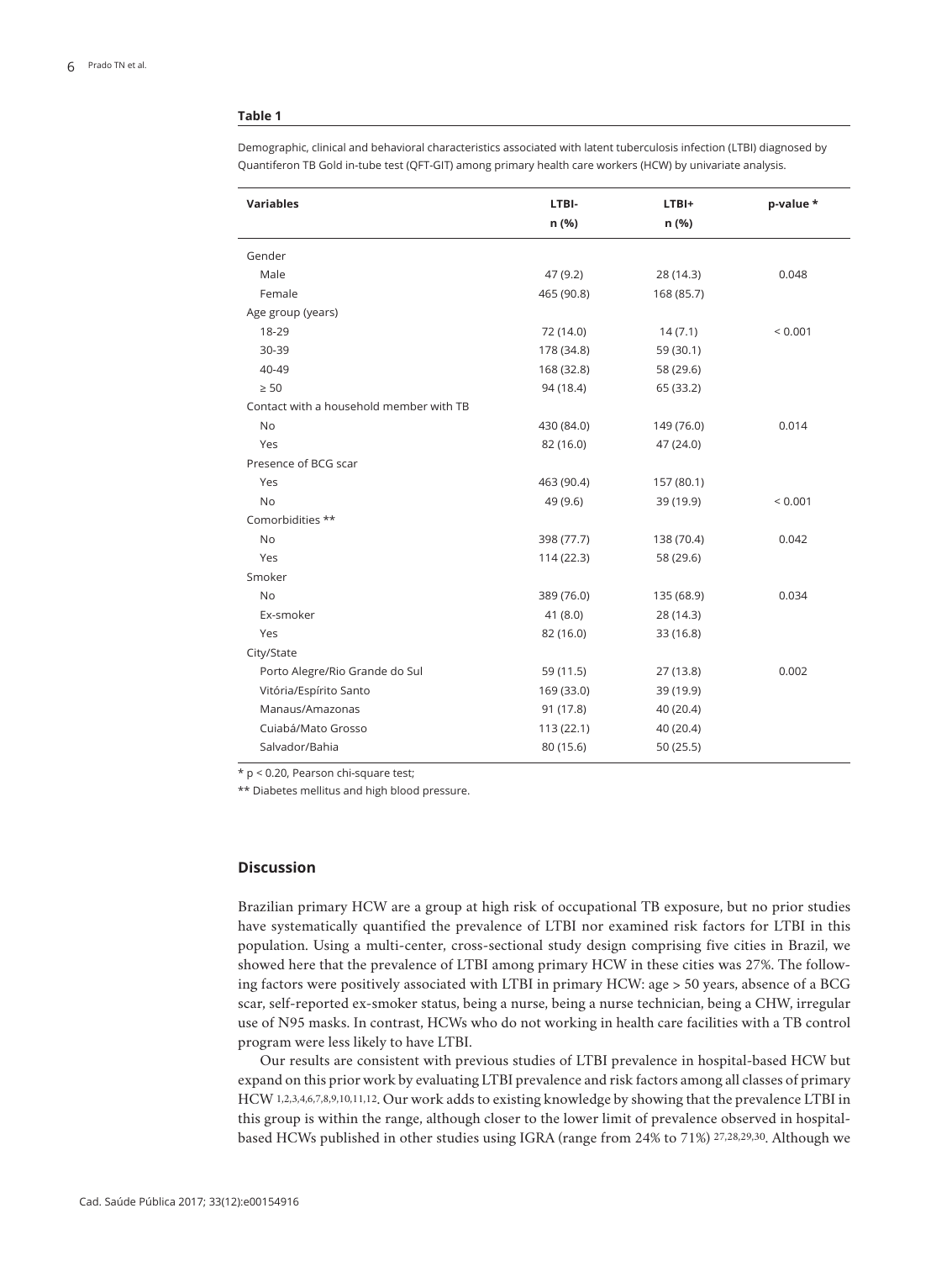#### **Table 2**

 Occupational and biosafety characteristics associated with QuantiFERON-TB Gold in-tube test (QFT-GIT) among primary health care workers (HCW) by univariate analysis.

| <b>Variables</b>                                              | LTBI-      | LTBI+      | p-value * |
|---------------------------------------------------------------|------------|------------|-----------|
|                                                               | n (%)      | n (%)      |           |
| Professional category                                         |            |            |           |
| Physicians                                                    | 40(7.8)    | 7(3.6)     | 0.05      |
| Nurse                                                         | 67(13.1)   | 27 (13.8)  |           |
| <b>CHW</b>                                                    | 243 (47.5) | 83 (42.3)  |           |
| Nurse technician                                              | 162 (31.6) | 79 (40.3)  |           |
| Working in healthcare facilities with a TB control program    |            |            |           |
| Yes                                                           | 323 (63.1) | 139 (70.9) | 0.05      |
| <b>No</b>                                                     | 189 (36.9) | 57 (29.1)  |           |
| Work only at primary health care                              |            |            |           |
| Yes                                                           | 292 (57.0) | 102 (52.0) | 0.232     |
| <b>No</b>                                                     | 220 (43.0) | 94 (48.0)  |           |
| Years served in health care profession at primary health care |            |            |           |
| < 10                                                          | 259 (50.6) | 83 (42.3)  | 0.05      |
| $\geq 10$                                                     | 253 (49.4) | 113 (57.7) |           |
| Worked in high exposed TB setting                             |            |            |           |
| No                                                            | 357 (69.7) | 128 (65.3) | 0.257     |
| Yes                                                           | 155(30.3)  | 68 (34.7)  |           |
| Involved in TB patient care                                   |            |            |           |
| No                                                            | 136 (26.6) | 47 (24)    | 0.482     |
| Yes                                                           | 376 (73.4) | 149 (76)   |           |
| Tuberculosis care training                                    |            |            |           |
| No                                                            | 132 (25.8) | 52 (26.5)  | 0.839     |
| Yes                                                           | 380 (74.2) | 144 (73.5) |           |
| Use of masks N95                                              |            |            |           |
| Regularly                                                     | 51 (10.0)  | 16(8.1)    | 0.016     |
| Irregularly                                                   | 32(6.2)    | 25 (12.8)  |           |
| No                                                            | 429 (83.8) | 155 (79,1) |           |
| <b>DOTS</b>                                                   |            |            |           |
| <b>No</b>                                                     | 375 (73.2) | 144 (73.5) | 0.951     |
| Yes                                                           | 137 (26.8) | 52 (26.5)  |           |
| Type of healthcare facilities                                 |            |            |           |
| Basic health unit                                             | 98 (19.5)  | 38 (19.8)  | 0.753     |
| Basic health unit with Family Health Strategy                 | 373 (74.3) | 145 (75.5) |           |
| Basic health unit with CHW Program                            | 31(6.2)    | 9(4.7)     |           |

CHW: community health workers; DOTS: directly observed treatment, short course.

\* p < 0.20, Pearson chi-square test.

did not find association of type health care facilities and LTBI, we have identified that the HCW who does not work in health care facilities with a TB control program was less likely to have LTBI. We believe that this finding is due to the lower exposure to *M. tuberculosis* 31.

The high LTBI prevalence we observed among nursing professionals is consistent with prior work on LTBI in this group and may be due to increased exposure to TB patients compared with all the other categories of HCW in our study. Consistent with this possibility, we found that the median time worked by HCW was highest for nurse technicians, followed by nurses. Our study also found a high prevalence of LTBI among older HCWs compared with younger HCWs. The explanation for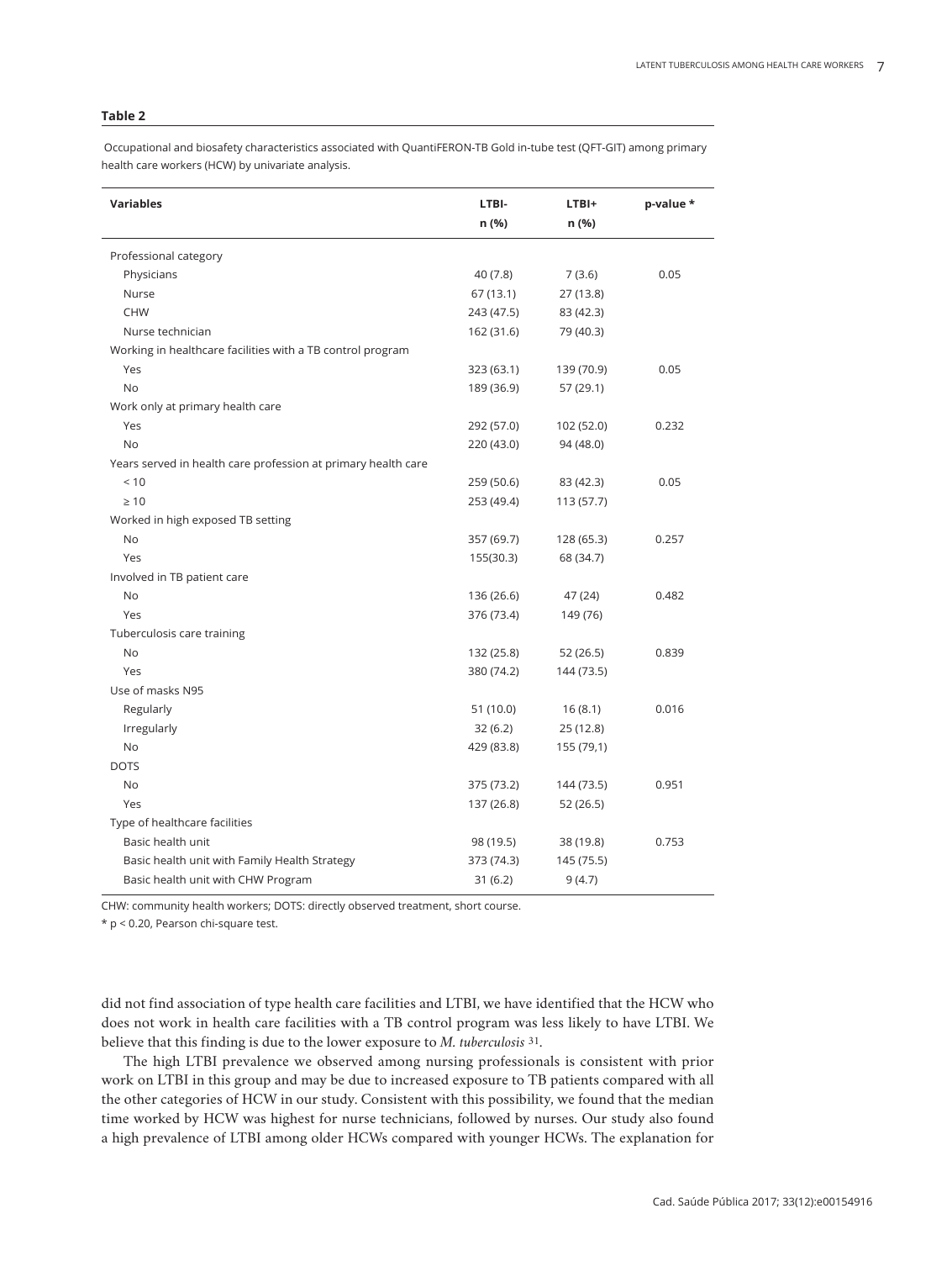# **Table 3**

Logistic regression analysis to identify risk factors of latent tuberculosis infection (LTBI) among primary health care workers (HCW) using QuantiFERON-TB Gold in-tube test (QFT-GIT) (dependent variable QFT-GIT results: negative 0, positive 1).

| Category                                                      | Model 1<br>OR (95%CI) | Model 2<br>OR (95%CI) | Model 3<br>OR (95%CI) |
|---------------------------------------------------------------|-----------------------|-----------------------|-----------------------|
| Gender                                                        |                       |                       |                       |
| Male                                                          | Reference             |                       |                       |
| Female                                                        | $0.60(0.35-1.01)$     |                       |                       |
| Age group (years)                                             |                       |                       |                       |
| 18-29                                                         | Reference             | Reference             | Reference             |
| 30-39                                                         | 1.49 (0.77-2.91)      | 1.41 (0.72-2.77)      | 1.67 (0.86-3.23)      |
| 40-49                                                         | 1.66 (0.85-3.25)      | 1.40 (0.70-2.76)      | 1.66 (0.84-3.26)      |
| $\geq 50$                                                     | 3.53 (1.81-6.88)      | 2.61 (1.29-5.25)      | 2.94 (1.44-5.99)      |
| City/State                                                    |                       |                       |                       |
| Porto Alegre/Rio Grande do Sul                                | Reference             | Reference             |                       |
| Vitória/Espírito Santo                                        | $0.48(0.27-0.87)$     | $0.59(0.32-1.08)$     |                       |
| Manaus/Amazonas                                               | $0.92(0.50-1.70)$     | $1.16(0.61 - 2.18)$   |                       |
| Cuiabá/Mato Grosso                                            | $0.76(0.42-1.39)$     | $0.85(0.46-1.57)$     |                       |
| Salvador/Bahia                                                | 1.33 (0.73-2.41)      | 1.53 (0.82-2.85)      |                       |
| Presence of BCG scar                                          |                       |                       |                       |
| Yes                                                           |                       | Reference             | Reference             |
| No                                                            |                       | 1,95 (1.19-3.18)      | 2.10 (1.28-3.43)      |
| Comorbidities *                                               |                       |                       |                       |
| No                                                            |                       | Reference             |                       |
| Yes                                                           |                       | 1.22 (0.81-1.82)      |                       |
| Smoker                                                        |                       |                       |                       |
| No                                                            |                       | Reference             | Reference             |
| Ex-smoker                                                     |                       | 1.81 (1.04-3.15)      | 1.80 (1.04-3.11)      |
| Yes                                                           |                       | $1.05(0.65-1.69)$     | $1.01(0.63-1.63)$     |
| Contact with a household member with TB                       |                       |                       |                       |
| No                                                            |                       | Reference             |                       |
| Yes                                                           |                       | 1.34 (0.87-2.06)      |                       |
| Professional category                                         |                       |                       |                       |
| Physicians                                                    |                       |                       | Reference             |
| Nurse                                                         |                       |                       | 2.97 (1.13-7.83)      |
| CHW                                                           |                       |                       | 2.60 (1.06-6.40)      |
| Nurse technician                                              |                       |                       | 3.10 (1.26-7.60)      |
| Working in healthcare facilities with a TB control program    |                       |                       |                       |
| Yes                                                           |                       |                       | Reference             |
| No                                                            |                       |                       | $0.66(0.45-0.97)$     |
| Years served in health care profession at primary health care |                       |                       |                       |
| < 10                                                          |                       |                       | Reference             |
| $\geq 10$                                                     |                       |                       | 1.04 (0.72-1.50)      |
| Use of masks N95                                              |                       |                       |                       |
| Regularly                                                     |                       |                       | Reference             |
| Irregularly                                                   |                       |                       | 2.51 (1.11-5.98)      |
| No                                                            |                       |                       | 1.24 (0.65-2.35)      |

95%CI: 95% confidence interval; CHW: community health workers; OR: odds ratio.

\* Diabetes mellitus and high blood pressure.

Note: N = 708 primary health care workers.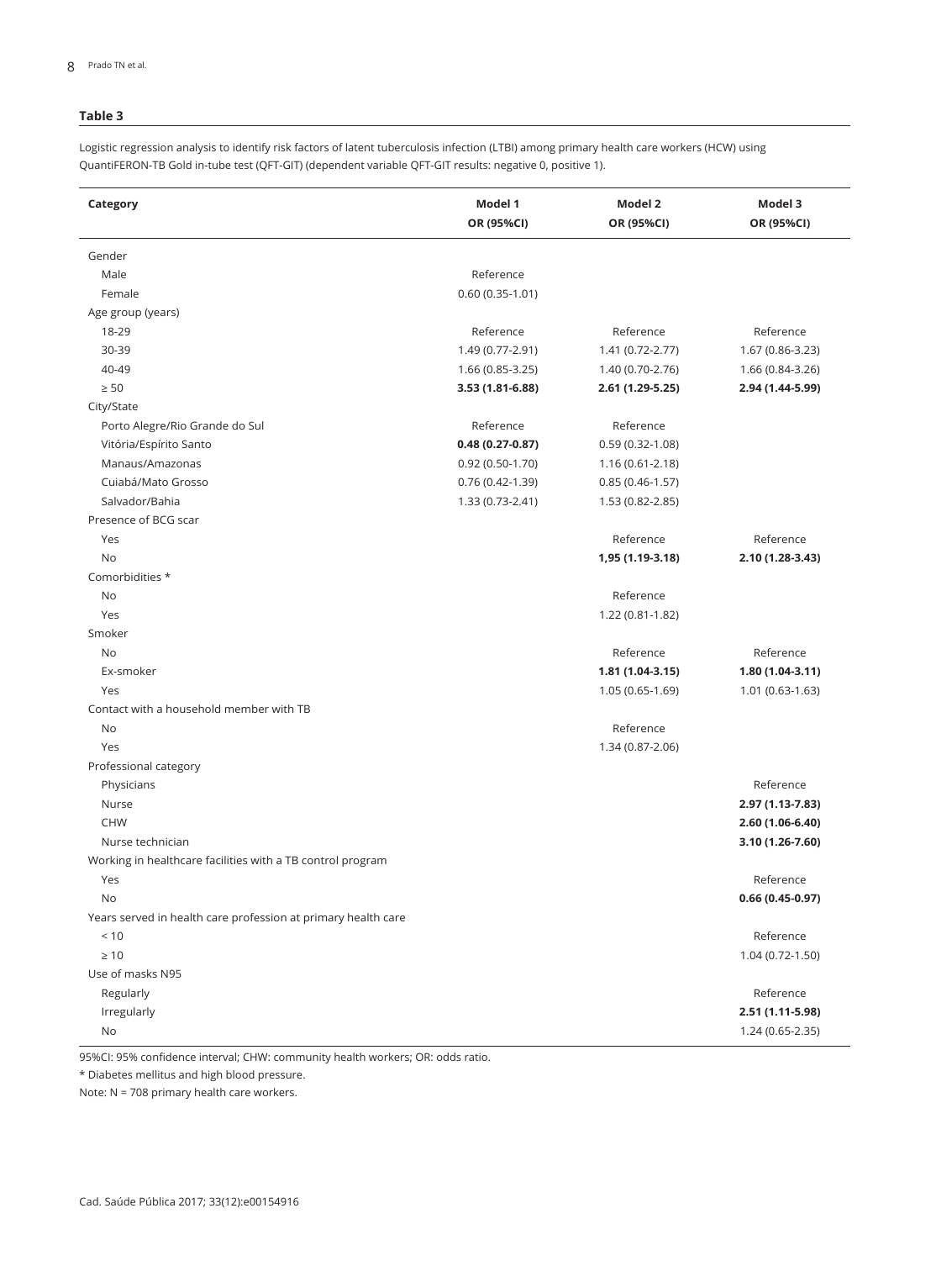this association could be either a longer time exposed to risks or the decreasing immunity that comes with age 32,33. CHW in our study had the highest risk of LTBI compared with all the other groups. This finding may be explained by the fact that they usually live in the high-risk TB communities where they work. In addition, TB care has been undergoing a decentralization process to primary care in Brazil. This process needs to be followed by strengthening environmental, individual and administrative controls strategies at the same level of care. Our results highlighted the need to keep this as a priority. Studies showed that CHW providing TB care do not always use appropriate respiratory protection 25.

Other studies also showed that cigarette smoking has adverse effects in respiratory immune function and is associated with an increased risk of respiratory tract infections, including TB 34,35,36. Our study showed an increased probability of LTBI among those who reported themselves as former smokers. A study carried out in a tertiary medical center in Taiwan showed that both previous (OR = 1.64; 95%CI: 1.00-2.68) and current smoking (OR = 1.88; 95%CI: 1.16-3.03) were independent factors associated with LTBI 37. Therefore, TB control programs should offer smoking awareness and smoking cessation strategies in partnership with the primary health care facilities. Finally, HCWs without BCG scar were more likely to have LTBI, pointing to the increased risk of *M. tuberculosis* infection among those who were not immunized, high specificity of the QFT-GIT, as well as the high capacity of this test to correlate occupational HCW risk with *M. tuberculosis* exposure 38.

Our study has some limitations. First, it is a cross-sectional study and therefore temporality between the positive QFT-GIT and infection by *M. tuberculosis* could not be established nor could changes over time be monitored. Second, there is no gold standard for detecting LTBI and, therefore, LTBI prevalence estimate might be impacted by the QFT-GIT performance. We believe that these limitations, while important to acknowledge, are outweighed by this study's strengths: its large sample size and the fact that it is the first multicenter study of LTBI prevalence and risk factors among primary HCW in Brazil. Our research adds to the body of evidence on LTBI prevalence among HCW in Brazil and suggests the potential utility of using QFT to screen candidates for TB chemoprophylaxis. Future study is needed to explore the latter possibility in more depth, but the use of IGRAs instead of the TST could result in false positives. False positive tests would reduce the number of people that need to be treated and thus increase the feasibility of broad treatment of LTBI among HCW in Brazil. Nowadays, Brazil is facing shortage of TST and QFT should be considered as a viable alternative by the TB Control Program 39.

Finally, this study demonstrated a substantial occupational risk of LTBI among primary HCW in Brazil. The Brazilian TB control program, as well as local programs, need to guide these high-risk HCW with education as well as with better personal protective equipment to prevent acquisition of new TB infection.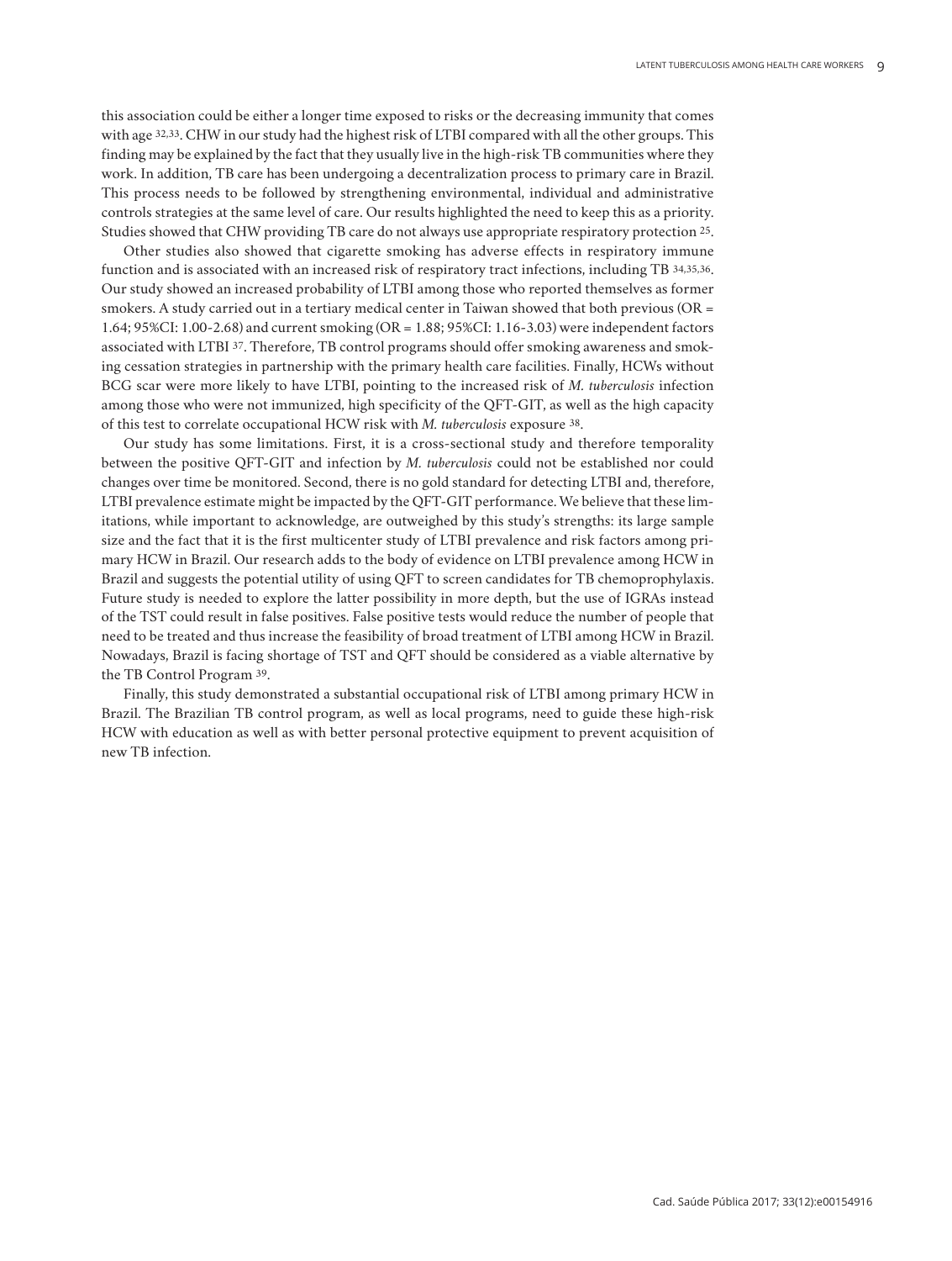## **Contributors**

T. N. Prado elaborated the methodology of the study, besides analyzing the data, writing the article and performing a critical review of the text. J. V. Rajan participated in the drafting of the text and critical review of the article. F. M. Souza participated in planning and data collection; in addition to performing the data analysis and critical review of the text. R. L. Locatelli and R. L. P. Nóbrega collaborated with data collection and critically reviewed the text. E. Zandonade, L. G. Possuelo, M. Sanchez and L. W. Riley participated in the critical review of the text. G. Fregona participated in the planning and data collection, besides performing the critical review of the text. E. L. N. Maciel participated in the data collection, analysis and interpretation of data. In addition to performing the critical review of the article.

#### **Acknowledgments**

This study was supported by CNPq (Brazilian National Research Council; MCT/CNPq n. 14/2009 – Universal), FAPES (Espírito Santo State Research Foundation; Universal 012/11), and the Capes (Brazilian Graduate Studies Coordinating Board; with the provision of a sandwich scholarship at the University of California, Berkely, USA). The funders had no role in the study design, data collection and analysis, decision to publish, or preparation of the manuscript.

#### **References**

- 1. Menzies D, Fanning A, Yuan L, Fitzgerald M. Tuberculosis among health care workers. N Engl J Med 1995; 332:92-8.
- 2. Cook S, Maw KL, Munsiff SS, Fujiwara PI, Frieden TR. Prevalence of tuberculin skin test positivity and conversions among healthcare workers in New York City during 1994 to 2001. Infect Control Hosp Epidemiol 2003; 24:807-13.
- 3. Florence CS, Atherly A, Thorpe KE. Will choice-based reform work for medicare? Evidence from the Federal Employees Health Benefits Program. Health Serv Res 2006; 41:1741-61.
- 4. Baussano I, Nunn P, Williams B, Pivetta E, Bugiani M, Scano F. Tuberculosis among health care workers. Emerg Infect Dis 2011; 17:488-94.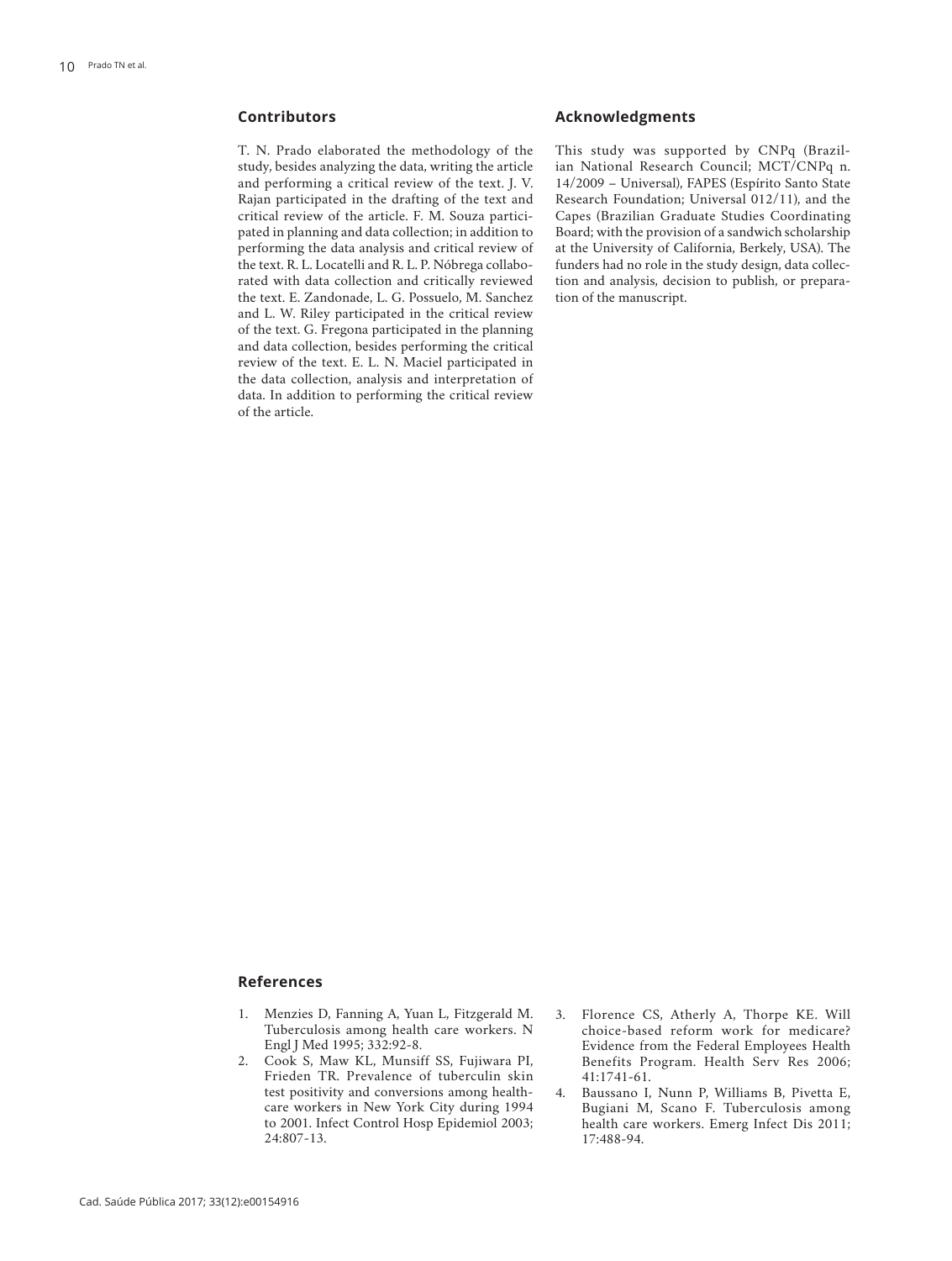- 5. Nasreen S, Shokoohi M, Malvankar-Mehta MS. Prevalence of latent tuberculosis among health care workers in high burden countries: a systematic review and meta-analysis. PLoS One 2016; 11:e0164034.
- 6. Silva VM, Cunha AJ, Kritski AL. Tubercu lin skin test conversion among medical stu dents at a teaching hospital in Rio de Janeiro, Brazil. Infect Control Hosp Epidemiol 2002; 23:591-4.
- 7. Silva VMC, Cunha AJLA, Kritski AL. Risco de infecção pelo *Mycobacterium tuberculosis* entre alunos da Faculdade de Medicina da Universi dade Federal do Rio de Janeiro. J Bras Pneumol 2004; 30:459-66.
- 8. Roth VR, Garrett DO, Laserson KF, Starling CE, Kritski AL, Medeiros EA, et al. A multi center evaluation of tuberculin skin test posi tivity and conversion among health care work ers in Brazilian hospitals. Int J Tuberc Lung Dis 2005; 9:1335-42.
- 9. Oliveira SMVL, Honner MR, Paniago AMM, Aguiar ESA, Cunha RV. Prevalência da in fecção tuberculosa entre profissionais de um hospital universitário. Rev Latinoam Enferm 2007; 15:1120-4.
- 10. Lopes LKO, Teles AS, Souza ACS, Rabahi MF, Tipple AFV. Tuberculosis risk among nursing professionals from Central Brazil. Am J Infect Control 2008; 36:148-51.
- 11. Severo KG, Oliveira JS, Carneiro M, Valim AR, Krummenauer EC, Possuelo LG. Latent tuber culosis in nursing professionals of a Brazilian hospital. J Occup Med Toxicol 2011; 6:15.
- 12. Rogerio WP, Baraona CM, Prado TN, Lac erda TC, Carlesso GF, Maciel EL. Prevalence of latent infection of *Mycobacterium tuberculosis* among healthcare students in a public univer sity in Vitória, state of Espírito Santo, Brazil. Ciênc Saúde Coletiva 2013; 18:1331-9.
- 13. World Health Organization. Guidelines on the management of latent tuberculosis in fection. http://apps.who.int/iris/bitstre am/10665/136471/1/9789241548908\_eng. pdf?ua=1&ua=1 (accessed on Oct/2016).
- 14. Departamento de Vigilância Epidemiológica, Secretária de Vigilância em Saúde, Ministério da Saúde. Manual de recomendações para o controle da tuberculose no Brasil. Brasília: Mi nistério da Saúde; 2011.
- 15. Sociedade Brasileira de Pneumologia e Tisio logia. III diretrizes brasileiras para tuberculo se. J Bras Pneumol 2009; 35:1018-48.
- 16. Maciel ELN. Post-2015 agenda strategies for tuberculosis control in Brazil: challenges and opportunities. Epidemiol Serv Saúde 2016; 25:423-6.
- 17. Diel R, Loddenkemper R, Meywald-Walter K, Gottschalk R, Nienhaus A. Comparative per formance of tuberculin skin test, QuantiFER - ON-TB-Gold In Tube assay, and T-Spot.TB test in contact investigations for tuberculosis. Chest 2009; 135:1010-8.
- 18. Ringshausen FC, Schablon A, Nienhaus A. Interferon-gamma release assays for the tuber culosis serial testing of health care workers: a systematic review. J Occup Med Toxicol 2012; 7:6.
- 19. Zwerling A, van den Hof S, Scholten J, Cobe lens F, Menzies D, Pai M. Interferon-gamma release assays for tuberculosis screening of healthcare workers: a systematic review. Tho rax 2012; 67:62-70.
- 20. Trajman A, Steffen RE, Menzies D. Interferongamma release assays versus tuberculin skin testing for the diagnosis of latent tuberculosis infection: an overview of the evidence. Pulm Med 2013: 2013:601737.
- 21. Schablon A, Nienhaus A, Ringshausen FC, Preisser AM, Peters C. Occupational screen ing for tuberculosis and the use of a border line zone for interpretation of the IGRA in German healthcare workers. PLoS One 2014; 9:e115322.
- 22. Reichman LB, Bhavaruju R. Guidelines for the diagnosis of latent tuberculosis infection in the 21st century. 2nd Ed. Newark: New Jersey Medical School Global Tuberculosis Institute; 2008.
- 23. Souza FM, Prado TN, Pinheiro JS, Peres RL, Lacerda TC, Loureiro RB, et al. Comparison of interferon-γ release assay to two cut-off points of tuberculin skin test to detect latent *Mycobac terium tuberculosis* infection in primary health care workers. PLoS One 2014; 9:e102773.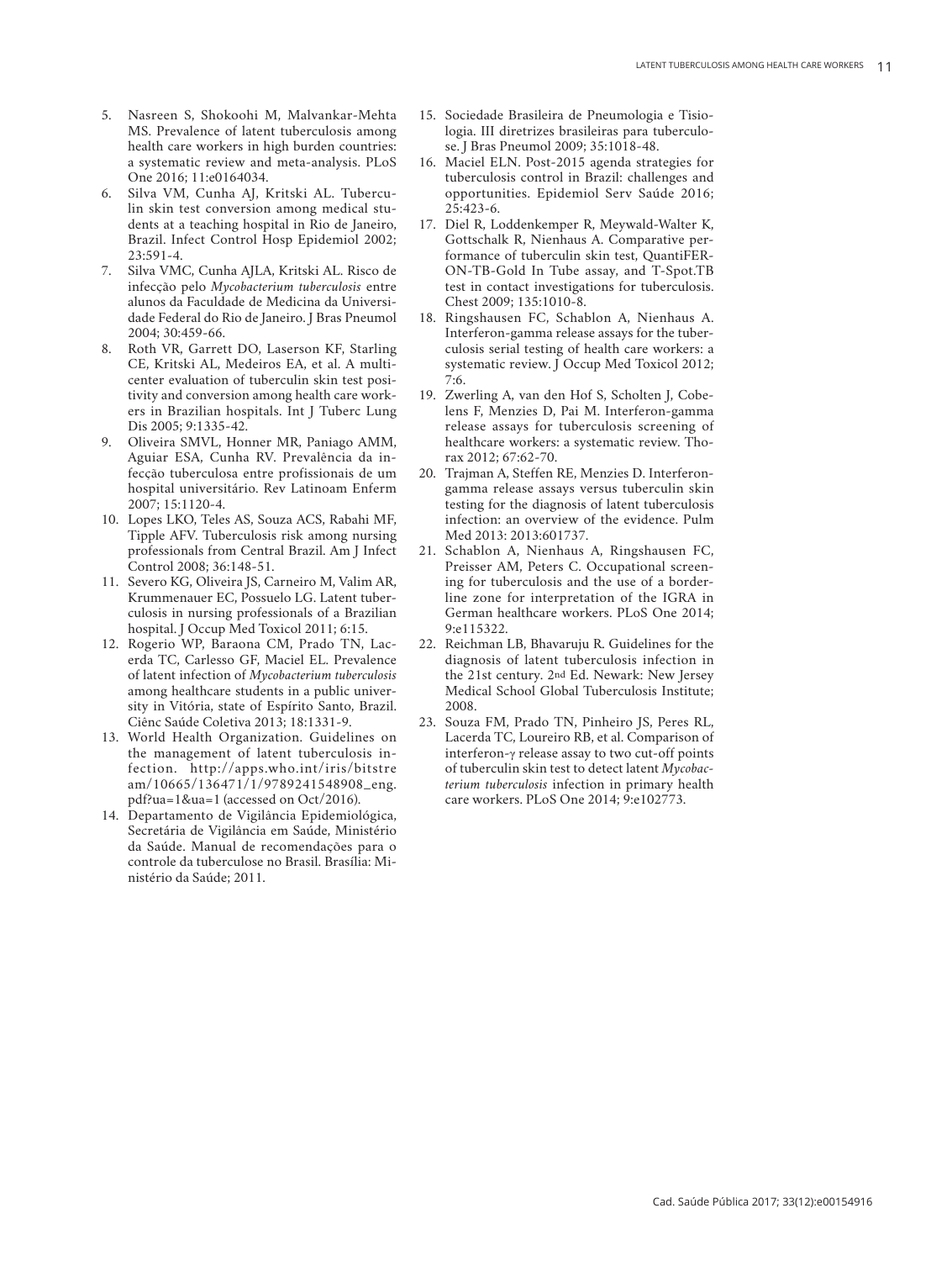- 24. Oliveira JS, Possuelo LG, Severo K, Carneiro M, Krummenauer E, Machado C, et al. Ava liação da reatividade ao teste tuberculínico em trabalhadores da rede básica de saúde. Rev HCPA 2011; 31:13-7.
- 25. Moreira TR, Zandonade E, Maciel ELN. Risco de infecção tuberculosa em agentes comunitá rios de saúde. Rev Saúde Pública 2010; 44:332- 8.
- 26. Petarli GB, Salaroli LB, Bissoli NS, Zandonade E. Autoavaliação do estado de saúde e fatores associados: um estudo em trabalhadores ban cários. Cad Saúde Pública 2015; 31:787-99.
- 27. Pai M, Gokhale K, Joshi R, Dogra S, Kalantri S, Mendiratta DK, et al. *Mycobacterium tuber culosis* infection in health care workers in rural India: comparison of a whole-blood, interfer on-g assay with tuberculin skin testing. JAMA 2005; 293:2746-55.
- 28. Drobniewski F, Balabanova Y, Zakamova E, Nikolayevskyy V, Fedorin I. Rates of latent tu berculosis in health care staff in Russia. PLoS Med 2007; 4:e55.
- 29. Torres Costa J, Silva R, Sá R, Cardoso MJ, Nien haus A. Serial testing with the interferon-γ re lease assay in Portuguese healthcare workers. Int Arch Occup Environ Health 2011; 84:461- 9.
- 30. Lien LT, Hang NT, Kobayashi N, Yanai H, Toy ota E, Sakurada S, et al. Prevalence and risk factors for tuberculosis infection among hos pital workers in Hanoi, Viet Nam. PLoS One 2009; 4:e6798.
- 31. Kritski A, Dalcolmo M, Souza R, Holanda T, Melo F, Gontijo P. Tuberculose entre profis sionais de saúde. Risco ocupacional? J Bras Pneumol 1993; 19:113-21.
- 32. Christopher DJ, Daley P, Armstrong L, James P, Gupta R, Premkumar B, et al. Tuberculosis infection among young nursing trainees in South India. PLoS One 2010; 5:e10408.
- 33. Keskiner R, Ergönül O, Demiroglu Z, Eren S, Baykam N, Dokuzoguz B. Risk of tubercu lous infection among healthcare workers in a tertiary-care hospital in Ankara, Turkey. Infect Control Hosp Epidemiol 2004; 25:1067-71.
- 34. Garmendia J, Morey P, Bengoechea JA. Impact of cigarette smoke exposure on host-bacteri al pathogen interactions. Eur Respir J 2012; 39:467-77.
- 35. den Boon S, van Lill SWP, Borgdorff MW, Verver S, Batemen ED, Lombard CJ, et al. The association between smoking and tuberculosis infection: a population survey in a high tuber culosis incidence area. Thorax 2005; 60:555-7.
- 36. Plant AJ, Watkins RE, Gushulak B, O'Rourke T, Jones W, Streeton J, et al. Predictors of tuber culin reactivity among prospective vietnamese migrants: the effect of smoking. Epidemiol In fect 2002; 128:37-45.
- 37. Feng JY, Huang SF, Ting WY, Lee MC, Chen YC, Lin YY, et al. Impact of cigarette smoking on latent tuberculosis infection: does age mat ter? Eur Respir J 2014; 43:630-2.
- 38. Ringshausen FC, Schablon A, Nienhaus A. Interferon-gamma release assays for the tuber culosis serial testing of health care workers: a systematic review. J Occup Med Toxicol 2012; 7:6.
- 39. Lewinsohn DM, Leonard MK, LoBue PA, Cohn DL, Daley CL, Desmond E, et al. Of ficial American Thoracic Society/Infectious Diseases Society of America/Centers for Dis ease Control and Prevention clinical practice guidelines: diagnosis of tuberculosis in adults and children. Clin Infect Dis 2017; 64:e1-33.